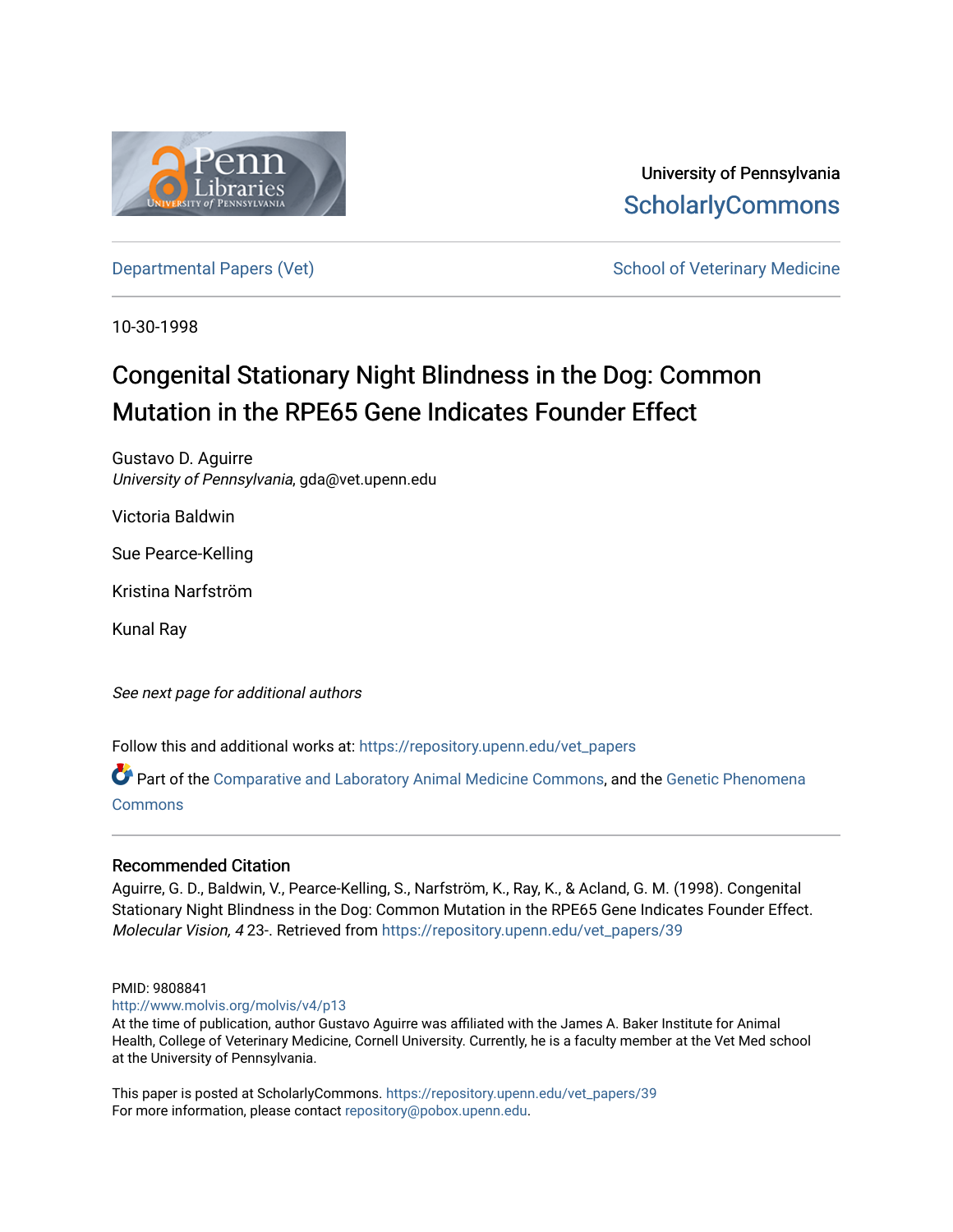## Congenital Stationary Night Blindness in the Dog: Common Mutation in the RPE65 Gene Indicates Founder Effect

## **Abstract**

Purpose: To clone and characterize the canine RPE65 cDNA from normal dog, examine for mutations, and establish if the mutation identified in Swedish briard dogs with retinal dystrophy is present in dogs of the same breed that originated from the United States and other countries, and are affected with congenital stationary night blindness.

Methods: Fifteen briard dogs were studied, of which 10 were affected with csnb, and five were clinically normal. In addition, we tested samples from four Swedish dogs, and samples from a briard affected with progressive retinal atrophy. RPE65 cDNA was cloned a from retinal cDNA library by PCR, and from canine retina by RT-PCR. ERG and morphology were used to characterize csnb.

Results: The normal RPE65 cDNA spans 1724 nucleotides (GenBank accession number AF084537), and includes 1602 nucleotides of coding sequence; the deduced amino acid sequence shares 98%, 97%, and 93% identity with homologous human, bovine, and rat sequences, respectively. A homozygous four nucleotide (AAGA) deletion, representing nucleotides 487-490 of wildtype RPE65 sequence, was found only in csnb and retinal dystrophy affected dogs; heterozygous animals had normal and mutant alleles. The mutation produces a frameshift, causing a deduced mistranslation with a premature stop codon. The mutation causes retinal dysfunction and RPE accumulation of lipid vacuoles.

Conclusions: Identification of the same mutation in csnb and retinal dystrophy confirms the molecular identity of the two disorders. A common mutation in dogs derived from different countries suggests a founder effect causing the propagation of a common mutant allele in the population at risk.

## **Disciplines**

Comparative and Laboratory Animal Medicine | Genetic Phenomena | Medicine and Health Sciences | Veterinary Medicine

## **Comments**

PMID: 9808841

### <http://www.molvis.org/molvis/v4/p13>

At the time of publication, author Gustavo Aguirre was affiliated with the James A. Baker Institute for Animal Health, College of Veterinary Medicine, Cornell University. Currently, he is a faculty member at the Vet Med school at the University of Pennsylvania.

## Author(s)

Gustavo D. Aguirre, Victoria Baldwin, Sue Pearce-Kelling, Kristina Narfström, Kunal Ray, and Gregory M. Acland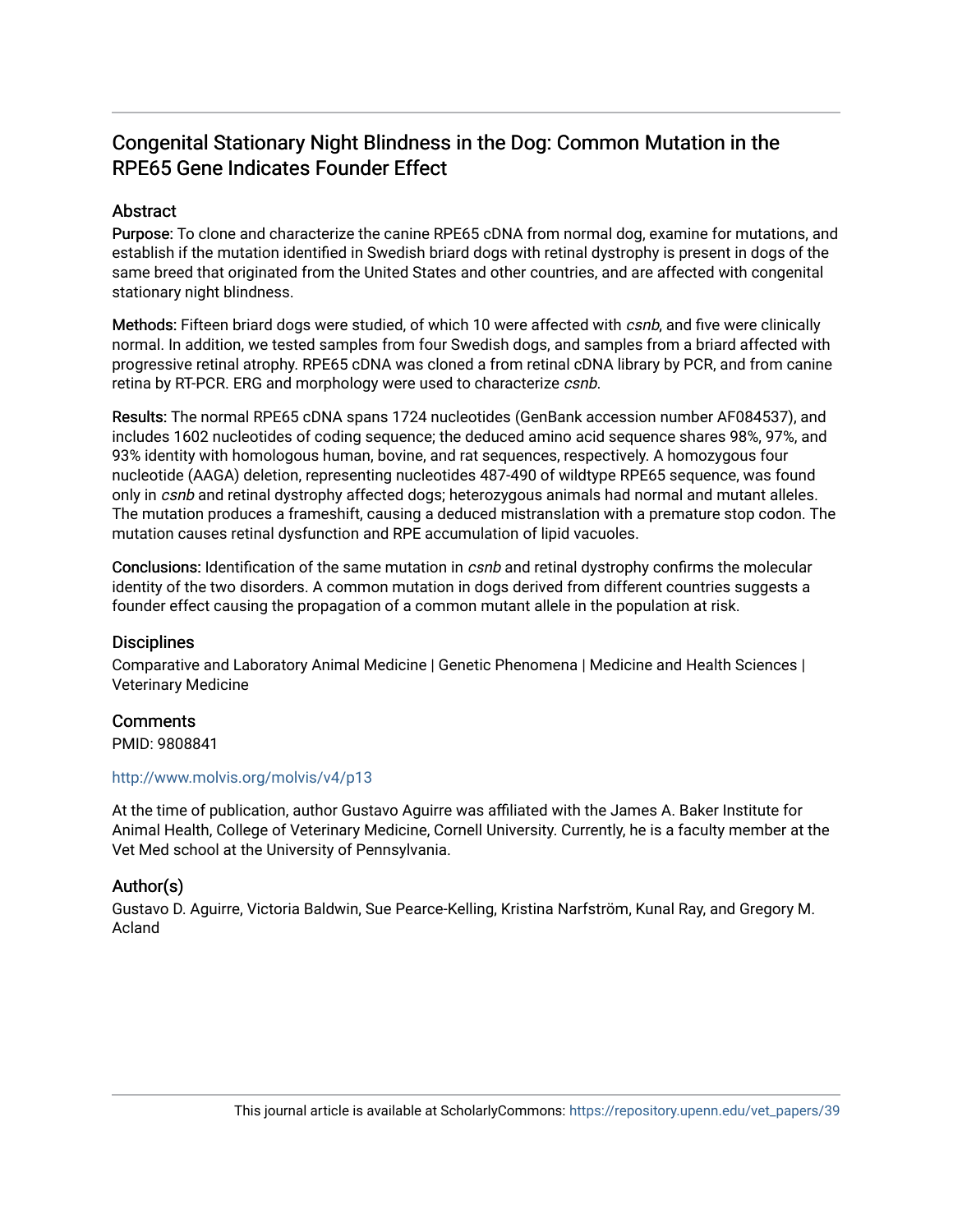

## **Congenital stationary night blindness in the dog: common mutation in the RPE65 gene indicates founder effect**

**Gustavo D. Aguirre, 1 Victoria Baldwin,1 Sue Pearce-Kelling,1 Kristina Narfström,2 Kunal Ray,1 Gregory M. Acland1**

*1 James A. Baker Institute for Animal Health, College of Veterinary Medicine, Cornell University, Ithaca, NY, USA; 2 Department of Medicine & Surgery, Faculty of Veterinary Medicine, Swedish University of Agricultural Sciences, Uppsala, Sweden*

**Purpose:** To clone and characterize the canine RPE65 cDNA from normal dog, examine for mutations, and establish if the mutation identified in Swedish briard dogs with retinal dystrophy is present in dogs of the same breed that originated from the United States and other countries, and are affected with congenital stationary night blindness.

**Methods:** Fifteen briard dogs were studied, of which 10 were affected with *csnb*, and five were clinically normal. In addition, we tested samples from four Swedish dogs, and samples from a briard affected with progressive retinal atrophy. RPE65 cDNA was cloned a from retinal cDNA library by PCR, and from canine retina by RT-PCR. ERG and morphology were used to characterize *csnb*.

**Results:** The normal RPE65 cDNA spans 1724 nucleotides (GenBank accession number AF084537), and includes 1602 nucleotides of coding sequence; the deduced amino acid sequence shares 98%, 97%, and 93% identity with homologous human, bovine, and rat sequences, respectively. A homozygous four nucleotide (AAGA) deletion, representing nucleotides 487-490 of wildtype RPE65 sequence, was found only in *csnb* and retinal dystrophy affected dogs; heterozygous animals had normal and mutant alleles. The mutation produces a frameshift, causing a deduced mistranslation with a premature stop codon. The mutation causes retinal dysfunction and RPE accumulation of lipid vacuoles.

**Conclusions:** Identification of the same mutation in *csnb* and retinal dystrophy confirms the molecular identity of the two disorders. A common mutation in dogs derived from different countries suggests a founder effect causing the propagation of a common mutant allele in the population at risk.

The briard dog is affected with a recessively inherited retinal disorder characterized by congenital night blindness with various degrees of visual impairment under photopic illumination. Vision in affected dogs ranges from normal day vision to profound day blindness [1]. The disease was initially described in Swedish dogs as a stationary disorder analogous to human congenital stationary night blindness (CSNB [2]). More recently, the disease has been described as having a progressive component, and has been termed hereditary retinal dystrophy [3,4]. Along with the visual impairment, affected dogs have an abnormal electroretinogram (ERG); in general, the recorded responses are normal in waveform, but show a marked diminution of response amplitudes, similar to a "Riggs type" ERG in man. The ERG recorded under DC conditions shows complete absence of the a-, b-, and c-waves, with the latter waveform being replaced by a very slow negative potential which develops when the stimulus intensity is greater than 3 log units above the normal b-wave threshold. The authors interpret the abnormalities in the a- and b-waves as representing a delay in rod phototransduction [5]. A similar disease is also recognized in other countries, including France, Canada, and the United States. In the US, the disease is termed congenital stationary night blindness, and *csnb* has been designated as the gene symbol for the disease locus. Apart from the above studies in Swedish briard dogs, no other systematic investigation of the disease has been reported, nor has there been definitive proof that *csnb* and retinal dystrophy represent the same disorder.

During a presentation on the mutation spectrum of the RPE65 gene in childhood onset retinal dystrophies at the 1998 ARVO meeting, Andreas Gal and associates stated that a 4 nucleotide (AAGA) deletion in the RPE65 gene was responsible for hereditary retinal dystrophy in the Swedish briard dog [6]. This presentation prompted us to clone and characterize the canine RPE65 cDNA from normal dog, examine for mutations in the coding sequence of this gene, and establish if the mutation described in Swedish briards is present in dogs of the same breed that originated from the United States and other countries. Our results indicate that the same four nucleotide deletion in the RPE65 gene is the mutation causing *csnb* in the briard dog.

#### **METHODS**

*Animals:* Briard dogs affected with *csnb* and related and unrelated phenotypically normal dogs have been examined to characterize the disease phenotype, and examine for mutations in the RPE65 gene. Overall, we have studied 15 briard dogs, of which 10 were affected with *csnb*, and five were clinically normal. These dogs came primarily from the US and Canada, of breeding stock that originated from the US and

Correspondence to: Gustavo D. Aguirre, James A. Baker Institute for Animal Health, College of Veterinary Medicine, Cornell University, Ithaca, NY, 14853-6401, USA; Phone: (607) 256-5620; FAX: (607) 256-5689; email: gda1@cornell.edu

Dr. Ray is now at the Indian Institute of Chemical Biology, Calcutta, India.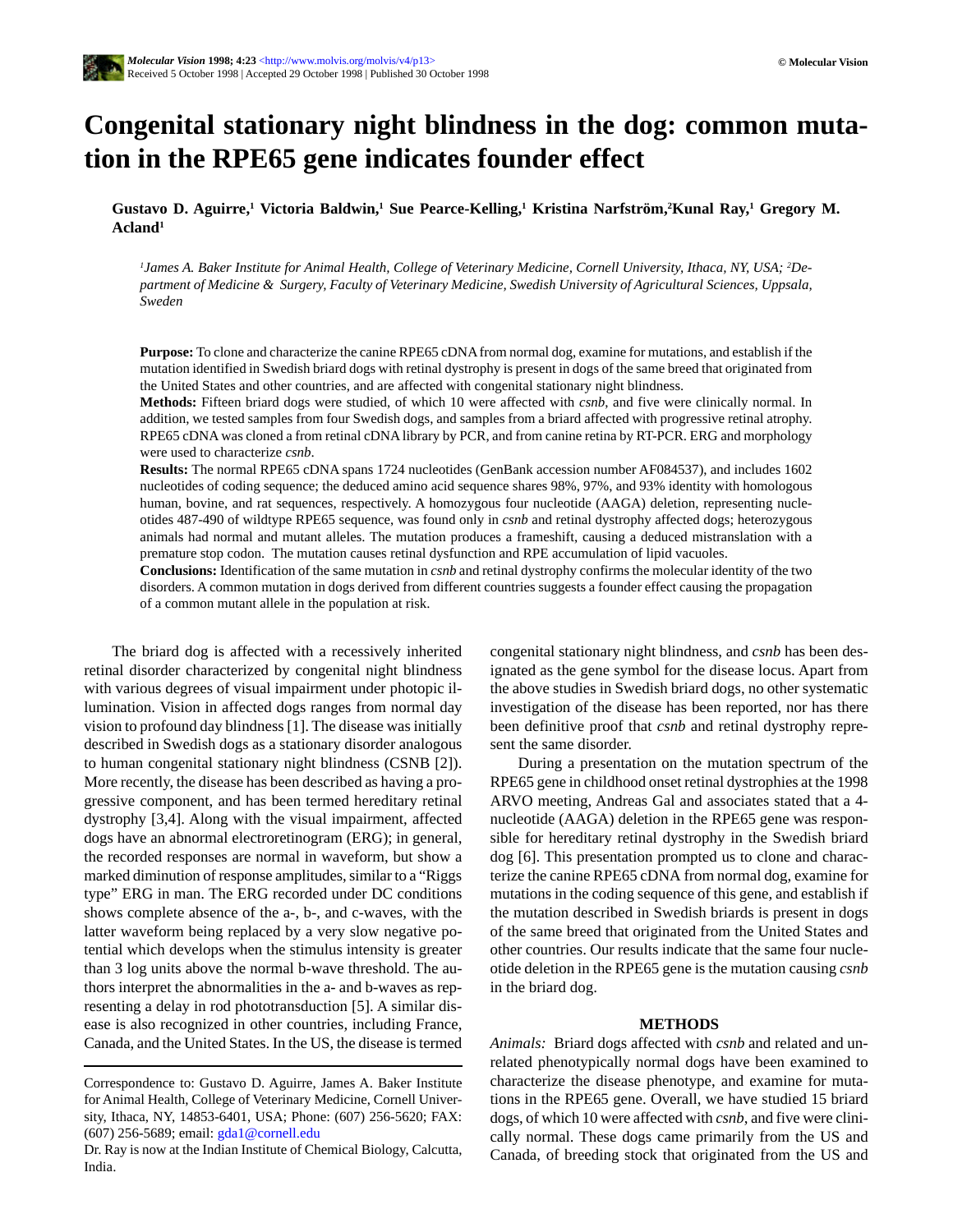France. In addition, we tested samples from four Swedish dogs, both purebred briard or briard-beagle crosses, of which two were affected and two heterozygous for the reported four nucleotide deletion in the RPE65 gene. Lastly, we tested samples from four littermate briard dogs that we had examined previously. One individual from this last group of four dogs was clinically affected with a retinal degenerative disorder. This dog, at 6 years of age, showed evidence of night blindness, hesitant behavior in bright light, and ophthalmoscopically visible retinal thinning and vascular attenuation characteristic of mid-stage progressive retinal atrophy (PRA [7]). ERG testing confirmed the retinal disorder, and indicated that only cone mediated responses were recordable (Aguirre, unpublished data).

All dogs studied were subjected to a comprehensive clinical ophthalmic examination, including indirect ophthalmoscopy and slit lamp biomicroscopy. In addition, a selected number of dogs underwent ERG testing as previously described [8]. Briefly, the ERG was recorded from the halothane anesthetized dog using a stimulus protocol that, by differentially eliciting rod and cone components of the ERG, allowed their separate evaluation [7-10]. Signal averaging of very low amplitude responses also was conducted to examine the waveform of these responses.

The eyes from two dogs, 4.3 and 10.7 months of age, were removed following euthanasia by barbiturate overdose, and processed for microscopic examination using methods we have previously described for embedding either in plastic (4.3 months, both eyes) [10] or in the synthetic wax diethylene glycol distearate (DGD; 10.7 months, one eye) [11]; the tissues were sectioned at 1  $\mu$ m and stained with azure II/methylene blue. The retina of the fellow eye of the 10.7-month-old dog was isolated under sterile conditions, and kept frozen at -



Figure 1. Electroretinographic responses in *csnb.* Representative dark adapted ERG responses recorded from a normal dog (left) and two briard dogs with *csnb* (center and right). The normal dog responds to scotopically balanced red and blue light stimuli with responses which are similar in waveform and amplitude. The response to a single high intensity (4.0 log-foot Lamberts) white light stimulus is biphasic, with a prominent a-wave, and an overall shorter latency b-wave response. In contrast, dogs affected with *csnb* have minute responses which are barely discernible over the baseline noise. When signal averaged over eight responses ( $n = 8$ ), a distinct ERG response is evident, and the waveform is more characteristic of the normal response in the younger (4 months, center column) than in the older (2 years, right column) animal. This difference is not a characteristic finding with aging.  $(n = 8)$  is the number of responses averaged; vertical calibration is 170  $\mu$ V for single responses, and 12  $\mu$ V for averaged responses; horizontal calibration = 50 ms.

70 °C until used for these studies. All procedures involving animals were undertaken in strict compliance with the guidelines of the US Public Health Service's policy on the Humane Care and Use of Laboratory Animals, and the ARVO Resolution on the Use of Animals in Ophthalmic and Vision Research.

*Genomic DNA and RNA samples:* Genomic DNA was isolated using standard techniques [12] from either blood samples collected in citrate anticoagulant tubes, or from splenic samples from deceased dogs. Retina from the enucleated fellow eye of the 10.7-month-old affected dog was utilized for RNA extraction; total RNA was isolated from retina using the guanidinium-phenol procedure previously described [13].

*Screening of a canine retinal cDNA library for RPE65 clone by polymerase chain reaction (PCR):* The canine retinal cDNA library was custom made (Stratagene Cloning Systems, La Jolla, CA) from poly-A+ RNA isolated from retinas of homozygous normal miniature poodles. RPE65 cDNA sequence was retrieved from the cDNA library by polymerase chain reaction (PCR) based screening of the library. A forward primer (RPE65-1; 5'-CAA TGC CCT TGT TAA TGT CTA CCC AG-3') and a reverse primer (RPE65-3; 5'-CCT GCT TAA TTG TCT CCA AGG TCT C-3') were designed from the consensus region of human (GenBank accession number U18991), bovine (GenBank accession numbers L11356 and X66277) and rat (GenBank accession number AF035673) RPE65 cDNA sequences. The gene specific forward primer, RPE65-1, was used in combination with a vector specific reverse primer (pBK-V; 5'-CCG CTC TAG AAG TAC TCT CGA GTT-3') to amplify the 3'-region of the canine homologue of RPE65 cDNA. Similarly, the gene specific reverse primer, RPE65-3, was used in combination with the vector specific forward primer (pBK-III; 5'-GGT CGA CAC TAG TGG ATC CAA AG-3') to amplify the 5'-region of the canine RPE65 cDNA that would have an overlapping region with the amplified 3' cDNA fragment. PCR was done for 30 cycles (94 °C for 1 min, 60 °C for 1 min, 72 °C for 2 min with a final extension at  $72 \text{ °C}$  for 10 min) using 0.4  $\mu$ M of each primer pair in a volume of 50 µl containing 50 mM KCl, 10 mM Tris-HCl (pH  $8.3$ ), 2 mM MgCl<sub>2</sub>, and 0.2 mM each dATP, dCTP, dGTP and dTTP.

*Reverse transcription (RT)-PCR from canine retina :* A 540 nucleotide long 5'-region of canine RPE65 cDNA was successfully amplified by PCR from the retinal cDNA library, but the 3'-region of the cDNA did not yield PCR product containing the remainder of the coding sequence. To clone the 3' end, a new consensus primer (RPE65-8; 5'-TGC TTG CTC AAC TCA GTG CTT TCT G-3') was designed, as described above, from the 3'-untranslated region (UTR) of mammalian RPE65. A 1400 bp DNA fragment was amplified by RT-PCR using the RPE65-1 and RPE65-8 primer pair from total RNA isolated from retina using RNA PCR kit (Perkin Elmer, Foster City, CA). The identity of the amplified DNA fragment was confirmed to be RPE65 by direct sequencing of the PCR product, and comparison with previously published homologous sequences using the BLAST service. PCR conditions were as above.

*PCR using genomic DNA templates:* To identify the presence of a mutation in the canine RPE65 gene and examine for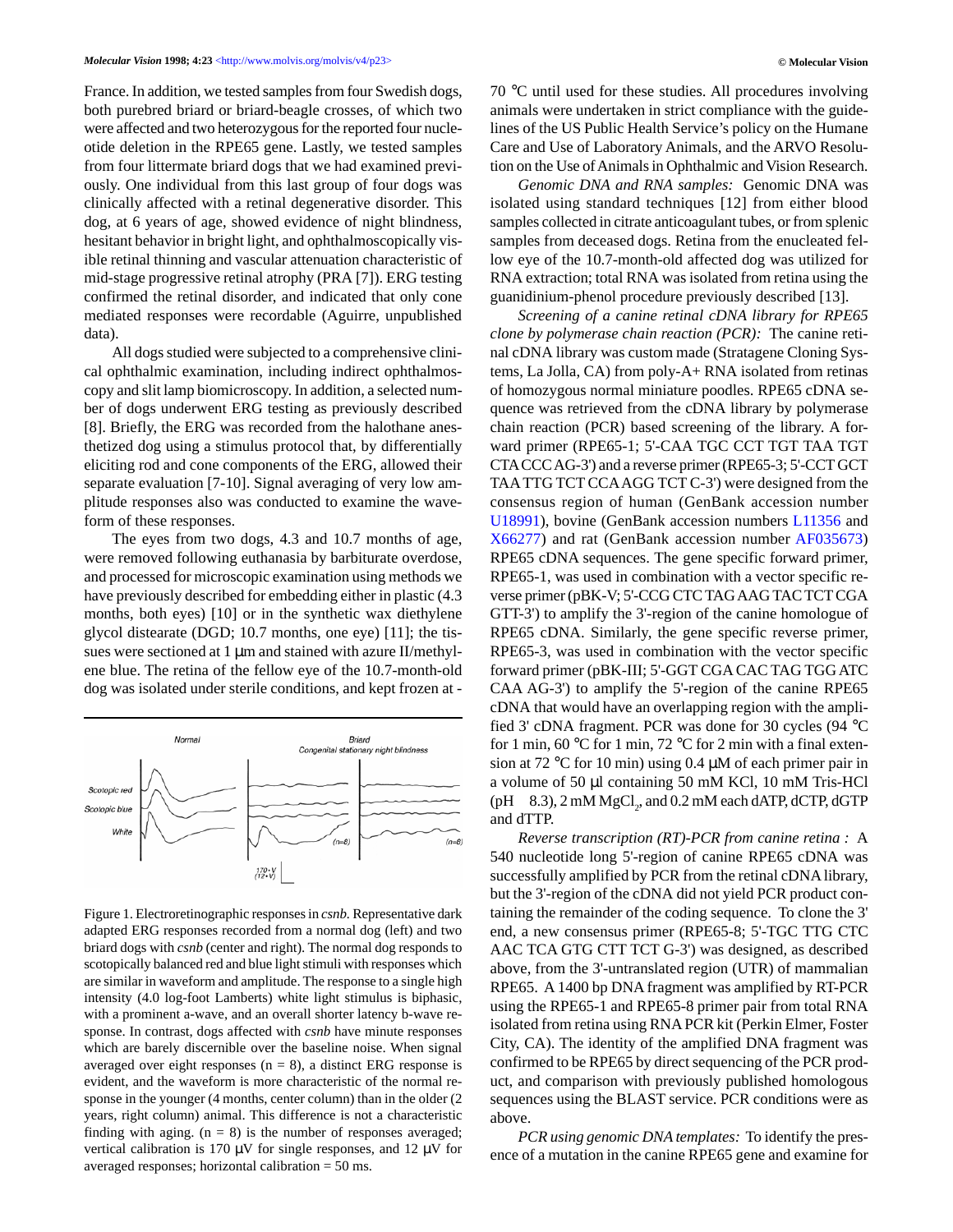cosegregation of the mutation and the disease, PCR was undertaken for 30 cycles (94 °C for 30 s, 60 °C for 1 min, 72 °C for 1 min with a final extension at 72  $\degree$ C for 5 min) using primers RPE65-1 and RPE65-3 selected from a single exon (putative exon 5) spanning the location of the mutation. The sizes of the DNA fragments amplified from homozygous normal and *csnb*-affected dogs were 109 bp and 105 bp, respectively. The amplified DNA fragments were electrophoresed in a 6% nondenaturing polyacrylamide gel using TBE buffer (0.089 M Tris-borate and 0.002 M EDTA, pH 8).

*DNA sequencing:* PCR amplified DNA fragments were used directly for sequencing after purification of the samples. Sequencing was accomplished by Taq cycle sequencing using BigDye™ fluorescent terminators (PE-Applied Biosystems, Foster City, CA) in an ABI 377 DNA sequencer (PE-Applied Biosystems) at the core sequencing facility of Cornell University. Sequence manipulation and comparison were undertaken using programs *Seqed* (ABI Applied Biosystems, Inc.) and *Gene Jockey II*(Biosoft, Cambridge, UK), and the Genbank BLAST service [14].

#### **RESULTS**

*Clinical and morphologic characterization of* csnb*:* We have examined 10 briard dogs affected with *csnb* that originated from stock in the US, Canada and France; in addition, we examined five clinically non-affected briards that were related to the affected dogs in this study. The obligate heterozygous animals had normal ophthalmic examination; prior studies have shown that visual function and the ERG of heterozygous ani-



Figure 2. Retinal morphology in *csnb*. Histologic sections of plastic embedded retina from a 4.3-month-old dog affected with congenital stationary night blindness. Sections are taken from the tapetal zone (T) in the superior quadrant, near the posterior pole (A) or the midperiphery (B). The retina is of normal thickness, and there is a normal number of photoreceptor cells and nuclei in the outer nuclear layer (ONL). The rod outer segments appear slightly irregular, particularly in the posterior pole (A), but are structurally better preserved in the mid-periphery (B). The variable shortening of rod inner segments results in outer segments of differing lengths. Cone inner segments appear elongated and distinct (A, B-oblique arrows). Cytoplasmic inclusions are present in the RPE (C-E, arrowheads). These occur as single small inclusions, or form aggregates or larger inclusions that can be homogeneous or vacuolated. \* external limiting membrane. (A and B x500; C-D x1250).

mals is normal (Aguirre and Acland, unpublished data). In contrast, the affected dogs had a severe impairment of visual function that primarily affected night vision, but, in some cases, day vision was affected to various degrees. When young, some of the animals had distinct nystagmus which disappeared with aging, but could be induced with excitement; no other abnormalities were recognized on clinical ophthalmic exam. The one older affected dog that was available for examination at 4 years of age also showed no abnormalities on ophthalmologic examination.

Electroretinography of affected dogs showed that the rod and cone mediated responses were severely depressed in amplitude in comparison to those recorded from normals (Figure 1). In general, the responses appeared diminutive or non-recordable under most recording conditions, especially when the retina was stimulated with weak illumination. Higher intensity flickering light stimuli that elicited cone-mediated responses often resulted in low amplitude signals (data not shown). Signal averaging showed the presence of small amplitude responses that often had a normal waveform, similar to a "Riggs type" ERG in man [2].

Light microscopic examination of the retinas showed pathologic changes limited to the retinal pigment epithelium (RPE) and photoreceptor layers. These abnormalities were most distinct in plastic embedded sections of the retina of the younger dog (4.3 months), but were also evident in the eye from the older affected dog that was embedded in DGD. The photoreceptor outer segments appeared normal, particularly in the periphery, but showed slight disorganization in the posterior pole and equator (Figure 2A). Additionally, there was an uneven shortening of the rod inner segments that caused the rod outer segments to have a variable length, even when structurally normal (Figure 2B). The shortening of the rod inner segments resulted in increased prominence of the cones in the photoreceptor layer. The most remarkable abnormalities, however, were present in the RPE, and consisted of the accumulation of cytoplasmic inclusions of variable size. These inclusions were single to multiple, and were vacuolated or appeared homogeneous (Figure 2C-E). The RPE inclusions appeared to coalesce and were much larger in the 10.7-monthold dog. The RPE appeared somewhat reactive in that the cells were slightly hypertrophied, and their apical surfaces were irregular. At the two ages examined, there were no other pathologic changes in the retina, and no evidence of photoreceptor degeneration or cell death as indicated by the presence of an outer nuclear layer of normal thickness.

*Characterization of the canine RPE65 cDNA:* Overlapping fragments of normal canine RPE65 cDNA were amplified from the retinal cDNA library by PCR, and from retinal RNA by RT-PCR. The characterized region of normal canine RPE65 cDNA spans 1724 nucleotides (GenBank accession number AF084537), and includes 1602 nucleotides of coding sequence predicted to encode a protein of 533 amino acids (61 kDa), 27 nucleotides of 5'-*UTR* and 94 nucleotides of 3'- UTR (Figure 3). Over the coding region, the canine RPE65 gene shares 88-89% nucleotide sequence identity with homologous human and bovine sequences, and 83% identity with rat sequence. The deduced amino acid sequence shares 98%, 97%,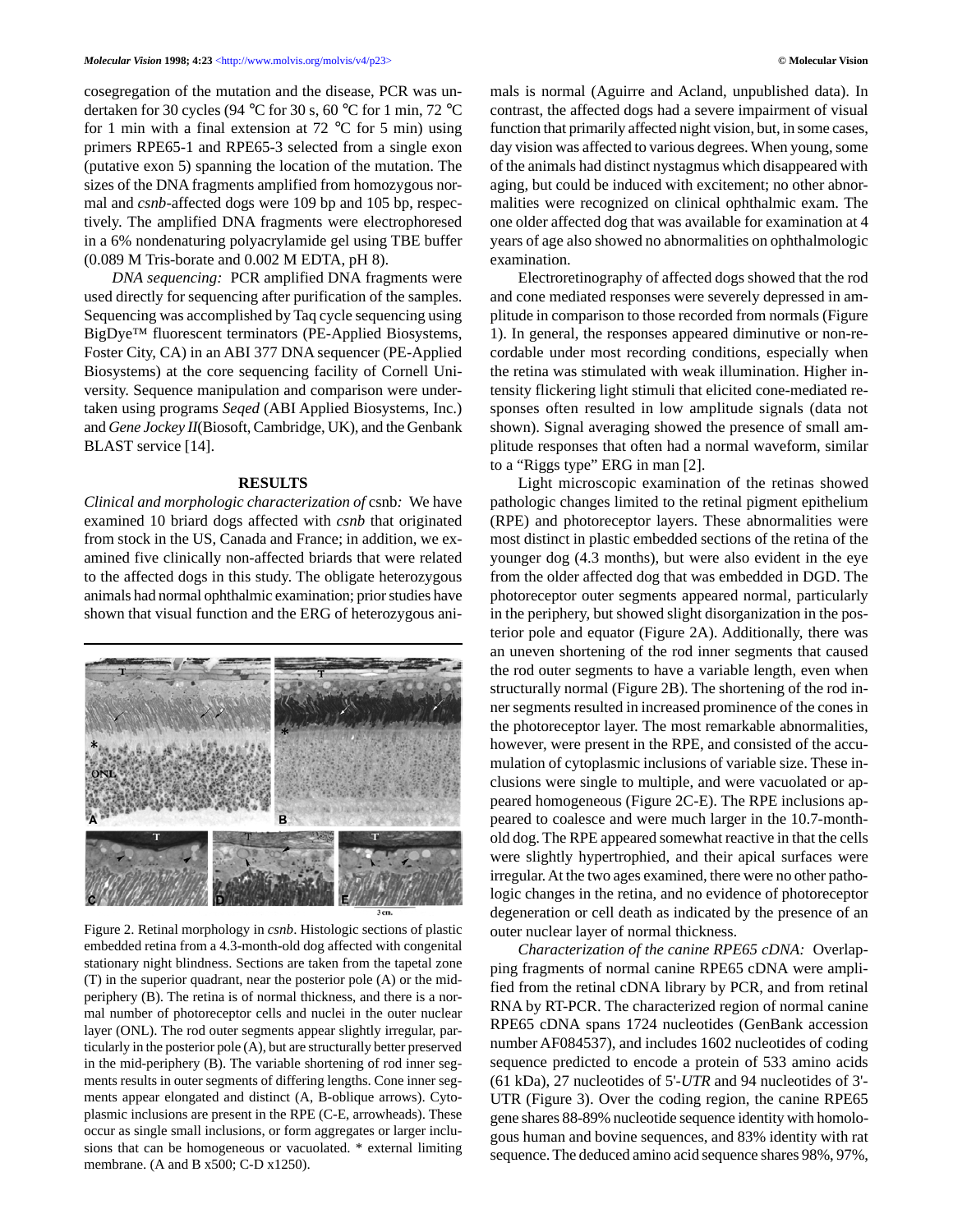and 93% identity with homologous human, bovine, and rat sequences, respectively.

csnb *results from the same mutation in the RPE65 gene causing retinal dystrophy in Swedish briard dogs:* Once we characterized the normal canine RPE65 cDNA, the cDNA was amplified from *csnb*-affected retinal RNA and compared with the normal. We observed that the four nucleotide (AAGA) deletion reported to cause retinal dys-

| (A)          |  |  |                                                                                                                                                                    |  |  |  |                             |  |  |  |            |
|--------------|--|--|--------------------------------------------------------------------------------------------------------------------------------------------------------------------|--|--|--|-----------------------------|--|--|--|------------|
| 1            |  |  |                                                                                                                                                                    |  |  |  | cgaccgtctgtcctgccctgggagaca |  |  |  |            |
|              |  |  | Met Ser Ile Gln Val Glu His Pro Ala Gly Gly Tyr Lys Lys Leu Phe Glu Thr Val Glu                                                                                    |  |  |  |                             |  |  |  | 20         |
| 28           |  |  | ATG TCC ATC CAA GTG GAG CAT CCC GCC GGC GGT TAC AAG AAG CTG TTT GAA ACC GTG GAA                                                                                    |  |  |  |                             |  |  |  |            |
|              |  |  | Glu Leu Ser Ser Pro Leu Thr Ala His Val Thr Gly Arg Ile Pro Leu Trp Leu Thr Gly                                                                                    |  |  |  |                             |  |  |  | 40         |
| 88           |  |  | GAG CTG TCG TCG CCG CTC ACC GCC CAC GTG ACA GGC AGG ATC CCG CTC TGG CTC ACG GGC                                                                                    |  |  |  |                             |  |  |  |            |
| 148          |  |  | Ser Leu Leu Arg Cys Gly Pro Gly Leu Phe Glu Val Gly Ser Glu Pro Phe Tyr His Leu<br>AGT CTC CTC CGA TGC GGA CCG GGG CTC TTC GAG GTT GGA TCT GAA CCA TTT TAC CAC CTG |  |  |  |                             |  |  |  | 60         |
|              |  |  | Phe Asp Gly Gln Ala Leu Leu His Lys Phe Asp Phe Lys Glu Gly His Val Thr Tyr His                                                                                    |  |  |  |                             |  |  |  | 80         |
| 208          |  |  | TTT GAC GGA CAA GCC CTT CTG CAC AAG TTC GAC TTT AAA GAA GGA CAC GTC ACC TAT CAC                                                                                    |  |  |  |                             |  |  |  |            |
|              |  |  | Arg Arg Phe Ile Arg Thr Asp Ala Tyr Val Arg Ala Met Thr Glu Lys Arg Ile Val Ile                                                                                    |  |  |  |                             |  |  |  | 100        |
| 268          |  |  | AGA AGG TTC ATC CGC ACC GAT GCT TAC GTC CGG GCA ATG ACC GAG AAA AGG ATC GTC ATA                                                                                    |  |  |  |                             |  |  |  |            |
|              |  |  | Thr Glu Phe Gly Thr Cys Ala Phe Pro Asp Pro Cys Lys Asn Ile Phe Ser Arg Phe Phe                                                                                    |  |  |  |                             |  |  |  | 120        |
| 328          |  |  | ACG GAA TTT GGC ACC TGT GCG TTC CCA GAT CCC TGC AAG AAT ATA TTT TCC AGG TTT TTT                                                                                    |  |  |  |                             |  |  |  | 140        |
| 388          |  |  | Ser Tyr Phe Arg Gly Val Glu Val Thr Asp Asn Ala Leu Val Asn Val Tyr Pro Val Gly<br>TCT TAC TTC CGA GGA GTG GAG GTC ACT GAC AAT GCC CTT GTT AAC GTC TAC CCA GTA GGG |  |  |  |                             |  |  |  |            |
|              |  |  | Glu Asp Tyr Tyr Ala Cys Thr Glu Thr Asn Phe Ile Thr Lys Ile Asn Pro Glu Thr Leu                                                                                    |  |  |  |                             |  |  |  | 160        |
| 448          |  |  | GAA GAT TAC TAC GCC TGC ACG GAG ACC AAC TTC ATT ACA AAG ATT AAT CCT GAG ACC CTG                                                                                    |  |  |  |                             |  |  |  |            |
|              |  |  | Glu Thr Ile Lys Gln Val Asp Leu Cys Asn Tyr Val Ser Val Asn Gly Ala Thr Ala His                                                                                    |  |  |  |                             |  |  |  | 180        |
| 508          |  |  | GAG ACA ATT AAG CAG GTT GAT CTC TGC AAC TAC GTC TCT GTC AAT GGA GCC ACC GCT CAC                                                                                    |  |  |  |                             |  |  |  |            |
|              |  |  | Pro His Ile Glu Asn Asp Gly Thr Val Tyr Asn Ile Gly Asn Cys Phe Gly Lys Asn Phe                                                                                    |  |  |  |                             |  |  |  | 200        |
| 568          |  |  | CCC CAC ATT GAA AAT GAT GGG ACT GTT TAC AAC ATT GGT AAT TGC TTT GGG AAA AAT TTT                                                                                    |  |  |  |                             |  |  |  | 220        |
| 628          |  |  | Ser Ile Ala Tyr Asn Ile Val Lys Ile Pro Pro Leu Gln Ala Asp Lys Glu Asp Pro Ile<br>TCG ATT GCC TAC AAT ATT GTA AAG ATC CCT CCA CTC CAA GCA GAC AAG GAA GAT CCA ATA |  |  |  |                             |  |  |  |            |
|              |  |  | Ser Lys Ser Glu Val Val Val Gln Phe Pro Cys Ser Asp Arg Phe Lys Pro Ser Tyr Val                                                                                    |  |  |  |                             |  |  |  | 240        |
| 688          |  |  | AGC AAG TCC GAG GTC GTC GTA CAA TTC CCC TGC AGC GAC CGA TTC AAG CCA TCG TAC GTC                                                                                    |  |  |  |                             |  |  |  |            |
|              |  |  | His Ser Phe Gly Leu Thr Pro Asn Tyr Ile Val Phe Val Glu Thr Pro Val Lys Ile Asn                                                                                    |  |  |  |                             |  |  |  | 260        |
| 748          |  |  | CAT AGT TTT GGT TTG ACT CCC AAC TAT ATT GTT TTT GTG GAG ACG CCA GTC AAA ATT AAC                                                                                    |  |  |  |                             |  |  |  |            |
|              |  |  | Leu Leu Lys Phe Leu Ser Ser Trp Ser Leu Trp Gly Ala Asn Tyr Met Asp Cys Phe Glu                                                                                    |  |  |  |                             |  |  |  | 280        |
| 808          |  |  | CTG CTC AAG TTC CTT TCT TCG TGG AGT CTT TGG GGA GCC AAC TAC ATG GAT TGT TTT GAG                                                                                    |  |  |  |                             |  |  |  |            |
| 868          |  |  | Ser Asn Glu Thr Met Gly Val Trp Leu His Ile Ala Asp Lys Lys Arg Lys Lys Tyr Leu<br>TCC AAT GAA ACC ATG GGG GTT TGG CTT CAC ATC GCT GAC AAA AAA AGA AAA AAG TAT CTC |  |  |  |                             |  |  |  | 300        |
|              |  |  | Asn Asn Lys Tyr Arg Thr Ser Ser Phe Asn Leu Phe His His Ile Asn Thr Tyr Glu Asp                                                                                    |  |  |  |                             |  |  |  | 320        |
| 928          |  |  | AAT AAT AAG TAC AGG ACC TCT TCC TTT AAT CTC TTC CAT CAT ATC AAT ACT TAC GAA GAC                                                                                    |  |  |  |                             |  |  |  |            |
|              |  |  | Asn Glu Phe Leu Ile Val Asp Leu Cys Cys Trp Lys Gly Phe Glu Phe Val Tyr Asn Tyr                                                                                    |  |  |  |                             |  |  |  | 340        |
| 988          |  |  | AAT GAG TTT CTG ATT GTG GAT CTC TGC TGC TGG AAA GGA TTT GAA TTC GTC TAC AAT TAC                                                                                    |  |  |  |                             |  |  |  |            |
|              |  |  | Leu Tyr Leu Ala Asn Leu Arg Glu Asn Trp Glu Glu Val Lys Lys Asn Ala Arg Lys Ala                                                                                    |  |  |  |                             |  |  |  | 360        |
| 1048         |  |  | TTG TAT TTA GCC AAT TTA CGT GAG AAC TGG GAA GAG GTG AAA AAA AAT GCC AGA AAG GCT<br>Pro Gln Pro Glu Val Arg Arg Ser Val Leu Pro Leu Asn Ile Asp Lys Ala Asp Thr Gly |  |  |  |                             |  |  |  | 380        |
| 1108         |  |  | CCG CAG CCT GAA GTT AGG AGA TCC GTG CTT CCT TTG AAT ATC GAC AAG GCC GAC ACA GGC                                                                                    |  |  |  |                             |  |  |  |            |
|              |  |  | Lys Asn Leu Val Thr Leu Pro Asn Thr Thr Ala Thr Ala Thr Leu Arg Ser Asp Glu Thr                                                                                    |  |  |  |                             |  |  |  | 400        |
| 1168         |  |  | AAG AAC CTA GTC ACC CTT CCC AAC ACG ACG GCC ACT GCA ACT CTG CGC AGC GAC GAG ACC                                                                                    |  |  |  |                             |  |  |  |            |
|              |  |  | Ile Trp Leu Glu Pro Glu Val Leu Phe Ser Gly Pro Arg Gln Ala Phe Glu Phe Pro Gln                                                                                    |  |  |  |                             |  |  |  | 420        |
| 1228         |  |  | ATC TGG CTG GAA CCT GAG GTT CTC TTC TCA GGG CCT CGT CAA GCC TTT GAG TTT CCT CAA                                                                                    |  |  |  |                             |  |  |  |            |
|              |  |  | Ile Asn Tyr Gln Lys Tyr Gly Gly Lys Pro Tyr Thr Tyr Ala Tyr Gly Leu Gly Leu Asn                                                                                    |  |  |  |                             |  |  |  | 440        |
| 1288         |  |  | ATC AAC TAT CAG AAG TAT GGC GGG AAG CCT TAC ACG TAC GCG TAT GGA CTT GGC TTG AAT<br>His Phe Val Pro Asp Arg Leu Cys Lys Leu Asn Val Lys Thr Lys Glu Thr Trp Val Trp |  |  |  |                             |  |  |  | 460        |
| 1348         |  |  | CAC TTC GTT CCG GAC AGG CTC TGC AAG CTG AAC GTC AAG ACT AAA GAA ACG TGG GTA TGG                                                                                    |  |  |  |                             |  |  |  |            |
|              |  |  | Gln Glu Pro Asp Ser Tyr Pro Ser Glu Pro Ile Phe Val Ser His Pro Asp Ala Leu Glu                                                                                    |  |  |  |                             |  |  |  | 480        |
| 1408         |  |  | CAA GAG CCC GAC TCA TAC CCA TCA GAA CCC ATC TTT GTT TCT CAC CCA GAT GCC TTG GAA                                                                                    |  |  |  |                             |  |  |  |            |
|              |  |  | Glu Asp Asp Gly Val Val Leu Ser Val Val Val Ser Pro Gly Ala Gly Gln Lys Pro Ala                                                                                    |  |  |  |                             |  |  |  | 500        |
| 1468         |  |  | GAA GAT GAT GGT GTA GTT CTG AGT GTG GTG GTG AGC CCT GGG GCA GGA CAA AAG CCT GCT                                                                                    |  |  |  |                             |  |  |  |            |
|              |  |  | Tyr Leu Leu Ile Leu Asn Ala Lys Asp Leu Ser Glu Val Ala Arg Ala Glu Val Glu Ile                                                                                    |  |  |  |                             |  |  |  | 520        |
| 1528         |  |  | TAT CTT CTG ATT CTG AAT GCC AAG GAT TTG AGT GAA GTT GCC AGG GCT GAA GTG GAG ATT<br>Asn Ile Pro Val Thr Phe His Gly Leu Phe Lys Lys Ser                             |  |  |  |                             |  |  |  | 533        |
| 1588         |  |  | AAC ATC CCT GTC ACC TTT CAT GGA CTG TTC AAA AAA TCC TAA gtacattctagcaaattatattt                                                                                    |  |  |  |                             |  |  |  |            |
| 1653         |  |  | ctattgacaaagtcaagaaaaagtgaggtctgcaatcaaattctgttcaattttagcctgctgtattacagg                                                                                           |  |  |  |                             |  |  |  |            |
|              |  |  |                                                                                                                                                                    |  |  |  |                             |  |  |  |            |
| (B)          |  |  |                                                                                                                                                                    |  |  |  |                             |  |  |  |            |
| $\mathbf{1}$ |  |  | Met Ser Ile Gln Val Glu His Pro Ala Gly Gly Tyr Lys Lys Leu Phe Glu Thr Val Glu                                                                                    |  |  |  |                             |  |  |  | 20         |
| 21           |  |  | Glu Leu Ser Ser Pro Leu Thr Ala His Val Thr Gly Arg Ile Pro Leu Trp Leu Thr Gly                                                                                    |  |  |  |                             |  |  |  | 40         |
| 41           |  |  | Ser Leu Leu Arg Cys Gly Pro Gly Leu Phe Glu Val Gly Ser Glu Pro Phe Tyr His Leu                                                                                    |  |  |  |                             |  |  |  | 60         |
| 61           |  |  | Phe Asp Gly Gln Ala Leu Leu His Lys Phe Asp Phe Lys Glu Gly His Val Thr Tyr His                                                                                    |  |  |  |                             |  |  |  | 80         |
| 81           |  |  | Arg Arg Phe Ile Arg Thr Asp Ala Tyr Val Arg Ala Met Thr Glu Lys Arg Ile Val Ile                                                                                    |  |  |  |                             |  |  |  | 100        |
| 101          |  |  | Thr Glu Phe Gly Thr Cys Ala Phe Pro Asp Pro Cys Lys Asn Ile Phe Ser Arg Phe Phe                                                                                    |  |  |  |                             |  |  |  | 120        |
| 121          |  |  | Ser Tyr Phe Arg Gly Val Glu Val Thr Asp Asn Ala Leu Val Asn Val Tyr Pro Val Gly                                                                                    |  |  |  |                             |  |  |  | 140        |
| 141<br>161   |  |  | Glu Asp Tyr Tyr Ala Cys Thr Glu Thr Asn Phe Ile Thr Leu Ile Leu Arg Pro Trp Arg<br>Gln Leu Ser Arg Leu Ile Ser Ala Thr Thr Ser Leu Ser Met Glu Pro Pro Leu Thr Pro |  |  |  |                             |  |  |  | 160<br>180 |
| 181          |  |  | Thr Leu Lys Met Met Gly Leu Phe Thr Thr Leu Val Ile Ala Leu Gly Lys Ile Phe Arg                                                                                    |  |  |  |                             |  |  |  | 200        |
| 201          |  |  | Leu Pro Thr Ile Leu Stop                                                                                                                                           |  |  |  |                             |  |  |  | 205        |

Figure 3. Canine RPE65, normal (wildtype) and *csnb*-mutant sequence. (A) Nucleotide (cDNA) and deduced amino acid sequences of canine RPE65 (wildtype allele). Nucleotides 487-490 (AAGA), shown in green, is the sequence deleted in the mutant allele. Nucleotides 417-442, and 523-499, shown in blue, are binding sites for primers RPE65-1 (forward) and RPE65-3 (reverse), respectively, used to amplify across the mutant site. The amino acids that differ from human sequence (codons 225, 262, 308, 322, 368, 395, 397, and 427) are shown in red. The "Start" (Met) and "Stop" (\*) codons, nucleotides 28-30 and 1627-9, respectively, are shown in purple. The 5' and 3' UTRs (nucleotides 1-27 and 1630-1725, respectively) are shown with lower case letters. (B) Deduced amino acid sequence of canine mutant RPE65. Amino acids that differ from wildtype sequence are shown in red.

trophy in Swedish briards [6] is present in *csnb*-affected briards in USA and Canada. The deleted nucleotides (AAGA) represent nucleotides 487-490 of wildtype canine RPE65 sequence, and correspond to nucleotides 340-343 of human exon 5 (Genbank accession number U20479). The mutation produces a frameshift, causing a deduced mistranslation of (now) nucleotides 487 through 645, with a stop at (now) codon 205 (nucleotides 643-645 of mutant sequence). No other disease causing mutations were identified in the sequence obtained from the affected dogs.

To identify the mutation from genomic DNA in suspected dogs, a region of putative exon 5 encompassing the site of the mutation was amplified. As shown in Figure 4, PCR using genomic DNA from *csnb*-affected and normal briard dogs resulted in amplification of DNA fragments 105 bp and 109 bp long, respectively. As expected, PCR product from an obligate heterozygote dog contained both the alleles. Also, the presence of two distinct heteroduplex bands with slower mobility in the polyacrylamide gel is a typical observation associated with PCR products of heterozygous samples containing two alleles resulting from a short insertion or deletion. To determine if the mutation identified in *csnb*-affected dogs is the same as the one described for Swedish dogs with retinal dystrophy, two affected and two heterozygous dogs were analyzed, and the results were identical to the observation made for *csnb* alleles in US and Canadian briard dogs (Figure 4). Sequencing of the amplified DNA fragments from the normal and *csnb*-affected briard revealed deletion of four nucleotides (AAGA).

*Cosegregation of the RPE65 mutation in* csnb*-affected briard pedigree:* Once the four nucleotide deletion in the RPE65 gene was identified in *csnb*affected dogs, we examined a briard pedigree informative for *csnb* to determine if the mutation cosegregated with the disease. In the animals available for molecular testing, we found complete cosegregation of the mutation with the disease; affected dogs were homozygous for the four nucleotide deletion while obligate carriers were heterozygous for the normal and mu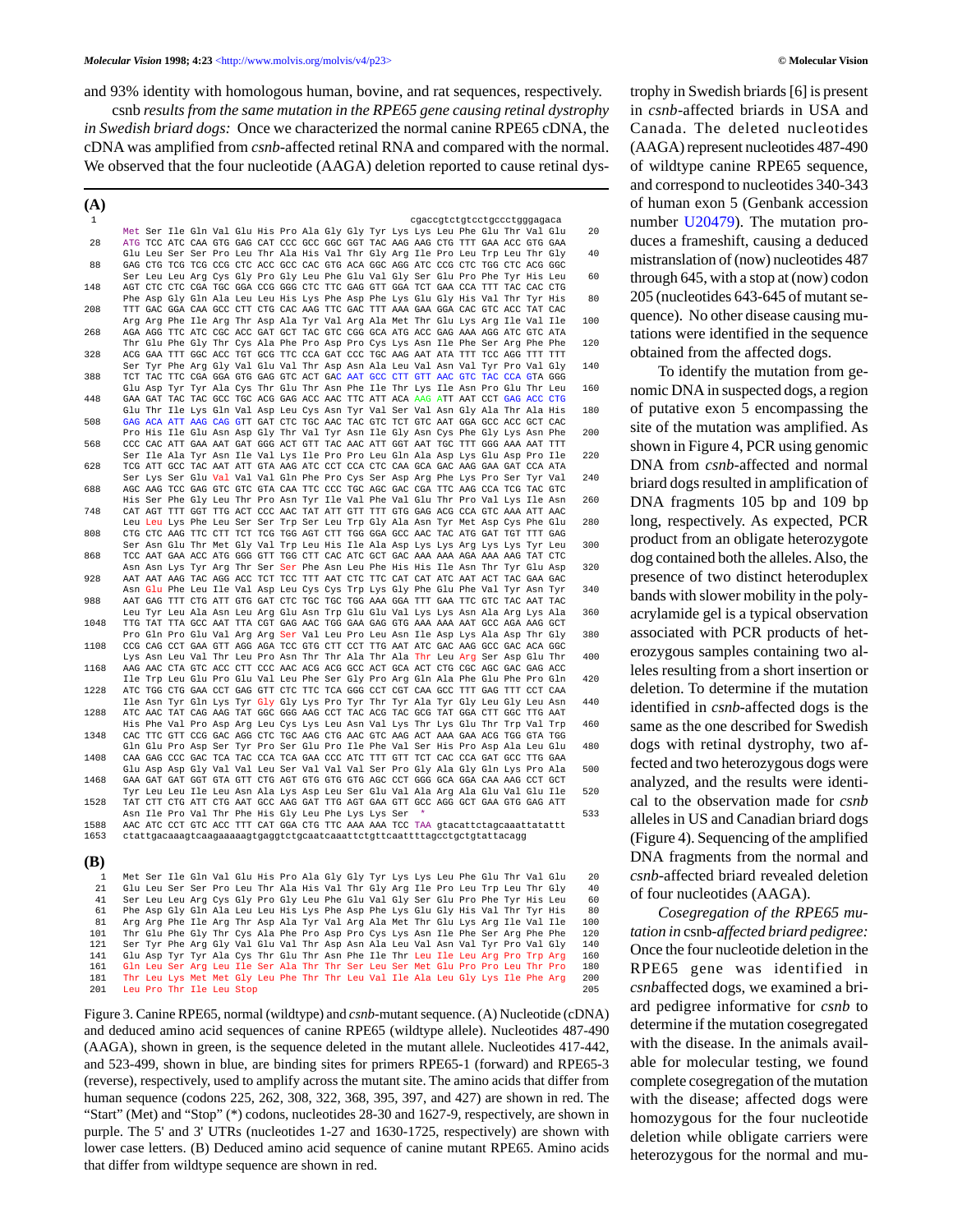tant alleles. In this small pedigree, it was possible to readily differentiate the homozygous normal from heterozygous samples from phenotypically normal animals that were either genetically normal or carriers (Figure 5).

*Progressive retinal atrophy (PRA) in the briard dogs is not associated with the RPE65 mutation causing* csnb *and retinal dystrophy:* To determine if this mutation in the RPE65 gene is associated with PRA in the briard, we tested samples from four littermate dogs of this breed in which a diagnosis of PRA had been made in one of them on the basis of the characteristic visual, ophthalmoscopic and ERG abnormalities. We found no abnormality in the region of the RPE65 gene that harbors the mutation responsible for *csnb*, either in the PRAaffected dog or in its normal littermates (Figure 4, right panel).

#### **DISCUSSION**

The clinical, electrophysiologic and pathologic features of retinal dystrophy in the briard dog have been reported in a series of very detailed studies from Sweden [1-5]. The disease has a characteristic clinical phenotype, consisting of profound visual impairment present soon after the dog is sufficiently mature to test visual function (5-6 weeks of age), and a normal appearing fundus, at least for the first 3-4 years of age. Older dogs may show subtle retinal abnormalities indicative of a slowly progressive retinal degenerative process. The ERG responses, both rod and cone mediated, are also abnormal, and the DC ERG suggests a defect in the phototransduction process [5]. Surprisingly, the photoreceptor cells do not show extensive pathologic abnormalities, at least in the early stages of the disease, that would be expected for animals with such functional deficits. The RPE has shown a dramatic accumulation of lipoidal inclusions [3,15] that, until now, appeared to



Figure 4. Amplification of canine RPE65 gene fragment from briard dogs. Amplification of putative exon 5 of RPE65 gene from briard dogs affected with *csnb*, retinal dystrophy (Ret. Dyst.) and progressive retinal atrophy (PRA). A small region of exon 5 was amplified by PCR from (a) *csnb*-affected (lanes 1-3), carrier (lane 4), and normal (lane 5) dogs of US and Canadian origin; (b) Swedish briard dogs affected with retinal dystrophy (lanes 6 and 7) or carrier for the disease (lane 8); and (c) PRA-affected (lane 9) and nonaffected littermate (lane 10) briard dogs of US origin. The PCR products were separated in 6% non denaturing polyacrylamide gel. The sizes of the amplified DNA fragments from the two alleles, and the relative location of the heteroduplexes formed between these two alleles in the gel are indicated. The marker lane (M) contains 100 bp DNA ladder.

be an unexplained byproduct of the disease process (see below).

Because of the clinical similarities in phenotype between retinal dystrophy and *csnb*, a disease identified in briard dogs from the United States and Canada, we examined a selected population of briards using methods which would evaluate the clinical, functional and morphologic characteristics of *csnb* in a manner that was analogous to the studies done on the Swedish dogs. With the limitation imposed by using slightly different methods, our results are totally compatible to those published by Narfström and associates in their studies [1,2,4]. At least on a clinical and morphologic basis, we can conclude that *csnb* and retinal dystrophy appear to represent the same disorder. Based on the four nucleotide deletion in the RPE65 gene that was reported to be causally associated with retinal dystrophy in briards [6], we cloned and characterized the canine RPE65 cDNA to determine if a mutation in this gene is present in *csnb*, and if it is the same as that causing retinal dystrophy in the Swedish dogs.

Previous reports have indicated that the RPE65 gene is exclusively expressed in the RPE [16,17]. However, we decided to characterize the cDNA from a retinal cDNA library on the premise that even a low level of expression of the gene in the tissue would be sufficient for amplification of the coding sequence, and characterization of the *UTR*. The characterized region of normal canine RPE65 cDNA spans 1724 nucleotides (GenBank accession number AF084537), and includes 1602 nucleotides of coding sequence predicted to encode a protein of 533 amino acids (61 kDa), 27 nucleotides of 5'- *UTR* and 94 nucleotides of 3'-UTR. Comparison of the sequence between the normal and *csnb*-affected dog indicated that in the affected there was a four nucleotide deletion (AAGA) in the putative exon 5 of the RPE65 gene that was the same as described by Gal and associates for dogs with retinal dystrophy. The deleted nucleotides (AAGA), represent nucleotides 487-490 of wildtype canine RPE65 sequence, and correspond to nucleotides 340-343 of human exon 5. The mutation produces a frameshift, causing a deduced mistranslation with a stop at (now) codon 205 (nucleotides 643-645 of the mutant sequence), and a presumably non-functional RPE65 gene product.

To establish if the observed mutation was causally associated with the disease, we amplified from genomic DNA a region of the putative exon 5 encompassing the site of the mutation. In a three generation pedigree informative for *csnb*, we could establish the cosegregation of the mutant allele with 100% concordance. These dogs were part of a larger sample of 15 briard dogs whose disease status was known, and derived from breeding stock that originated from the US and France. In all cases, affected dogs showed the homozygous four nucleotide deletion of the RPE65 gene, while obligate heterozygous dogs had the mutation in only one allele. Lastly, we tested four Swedish briard or briard-beagle crosses, two affected and two heterozygous for retinal dystrophy [1], and found the same mutation. Identification of the same mutation in briards with *csnb*and retinal dystrophy confirms the molecular identity of the two disorders. Furthermore, because some of the dogs tested in this study were apparently unre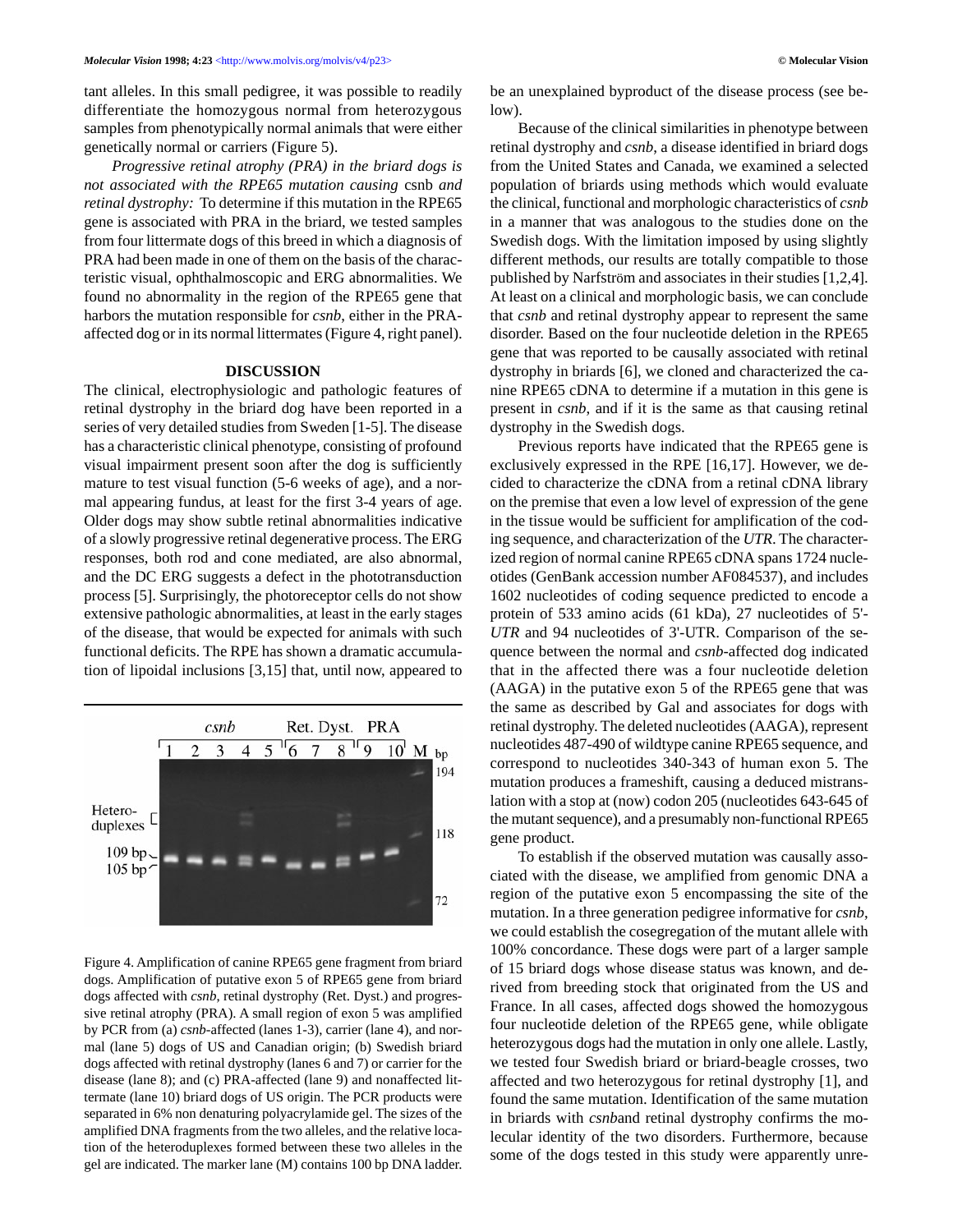lated, the finding of a common mutation in dogs derived from different countries suggests a founder effect causing the propagation of a common mutant allele in the population at risk.

Progressive retinal atrophy also is present sporadically in the briard breed, and the clinical and functional abnormalities identified in the intermediate stages of the disease could be compatible with those present in older dogs affected with *csnb*. To exclude the four nucleotide deletion in the RPE65 gene from causal association with PRA, we tested samples from four littermate briard dogs, one PRA-affected and three nonaffected. For the region of the RPE65 gene examined by PCR, we did not find the four nucleotide deletion that results in *csnb*. Thus, this mutation could be excluded as a cause of PRA in this dog breed.

In their 1997 paper, Gu and associates described five different mutations in the RPE65 gene responsible for autosomal recessive childhood-onset severe retinal dystrophy [18]. Most patients had severe visual deficits present at birth or within the first decade of life. Ophthalmoscopic abnormalities varied from vascular attenuation and optic disc atrophy without bone spicules, to lesions typical of advanced retinitis pigmentosa in adults. In these patients, the disease progresses to severe visual impairment and blindness, and concomitant ophthalmoscopic abnormalities indicative of advanced retinal degeneration [18]. Similar abnormalities have been described in a second study of the disease [19]. More recently, mutations in this gene have been causally associated with autosomal recessive RP or Leber congenital amaurosis [20]. Al-



Figure 5. Cosegregation of RPE65 gene with *csnb* in briard dogs. Mendelian inheritance of the RPE65 mutation in a briard pedigree informative for *csnb*. Affected dogs are represented by black squares (males) and circles (females); obligate heterozygous and clinically non-affected dogs are represented by half filled and open symbols, respectively. The region of RPE65 exon 5 containing the mutation was amplified from genomic DNA of individual dogs, and the PCR products were separated in a 6% non denaturing polyacrylamide gel. Each lane in the illustration shows PCR product obtained from DNA samples of the dog corresponding to the lane. Some of the dogs of the pedigree from which the DNA samples were not available do not correspond to any marked lane of the gel. PCR products from the affected dogs (lanes 2, 6, and 8) contain only the smaller DNA fragment (105 bp) due to the presence of a four nucleotide deletion. Homozygous normal dogs (lanes 4 and 7) contain the normal allele, hence the larger DNA fragment (109 bp). As expected, PCR products from the obligate heterozygotes (lanes 1, 3, and 5) contain both of the DNA fragments, and the heteroduplexes formed between the complementary strands of the two alleles.

though the profound visual deficit early in life is similar in the human and dog, the lack of ophthalmoscopically visible advanced retinal degeneration in adult dogs is not, and may indicate a difference in the temporal course of the photoreceptor disease. After all, most dogs affected with the different forms of PRA show evidence of advanced fundus pathology by 5 years [7], an age that would be comparable to a 35-yearold human.

Mice with an RPE65 gene knockout were recently created [21]. Homozygous mutant mice show irregularities of the rod outer segments by 15 weeks of age, and these changes are associated with a 4.5 log unit increase in the dark adapted threshold, and a small amplitude ERG that is almost identical to that recorded under light adapted conditions. Even though the rod ERG is abolished, the results indicate that the cone ERG is normal (Redmond TM, Personal Communication, May, 1998). A recent commentary has suggested that the RPE65 gene product functions in retinoid metabolism in the RPE and retina [22]. Based on this putative function, the normal cone ERG function in the absence of rod mediated activity could be interpreted as supporting the hypothesis that rod and cones have different and independent pathways for visual pigment regeneration [23]. This difference, however, does not appear to exist in the dog since cone ERG function was compromised in all dogs with the mutation, and profound impairment of day vision was present in some of the affected animals. This issue merits further investigation as it may play a significant role in the evaluation of mice or dogs following RPE cell transplantation or vector-mediated gene therapy for the experimental treatment of the disease.

The salient pathologic abnormality in the retina of dogs with the four nucleotide deletion in the RPE65 gene, documented in this study or reported previously [3,15], is the accumulation of lipoidal inclusions of variable size within the pigment epithelium. Mice with the RPE65 gene knockout have no rhodopsin in the dark adapted retinal rods, but accumulate all-trans retinyl esters in the pigment epithelium (Redmond TM, Personal Communication, May, 1998). The accumulation of all-trans retinyl esters in the RPE suggests that the RPE65 protein functions in one of the metabolic steps involved in the conversion of all-trans retinyl esters to 11-cis retinol [22]. Although the precise function of the RPE65 protein in RPE retinoid metabolism is still to be determined, deficiency of the protein, either in naturally occurring cases or in transgenic knockout mice, results in the accumulation of alltrans retinyl esters in the RPE. Based on prior studies of vitamin A metabolism in the frog eye, these retinyl esters probably accumulate in oil droplets within the RPE which is the major storage depot for esterified vitamin A in the RPE [24]. These lipoidal inclusions are present in the RPE of affected dogs, and their number and size increases with age as reported here and in other studies [3,15].

#### **ACKNOWLEDGEMENTS**

Supported in part by the Briard Club of America, American Kennel Club-Canine Health Foundation, The Morris Animal Foundation/The Seeing Eye, Inc., The Foundation Fighting Blindness, NEI/NIH Grant EY 06855, and Swedish Medi